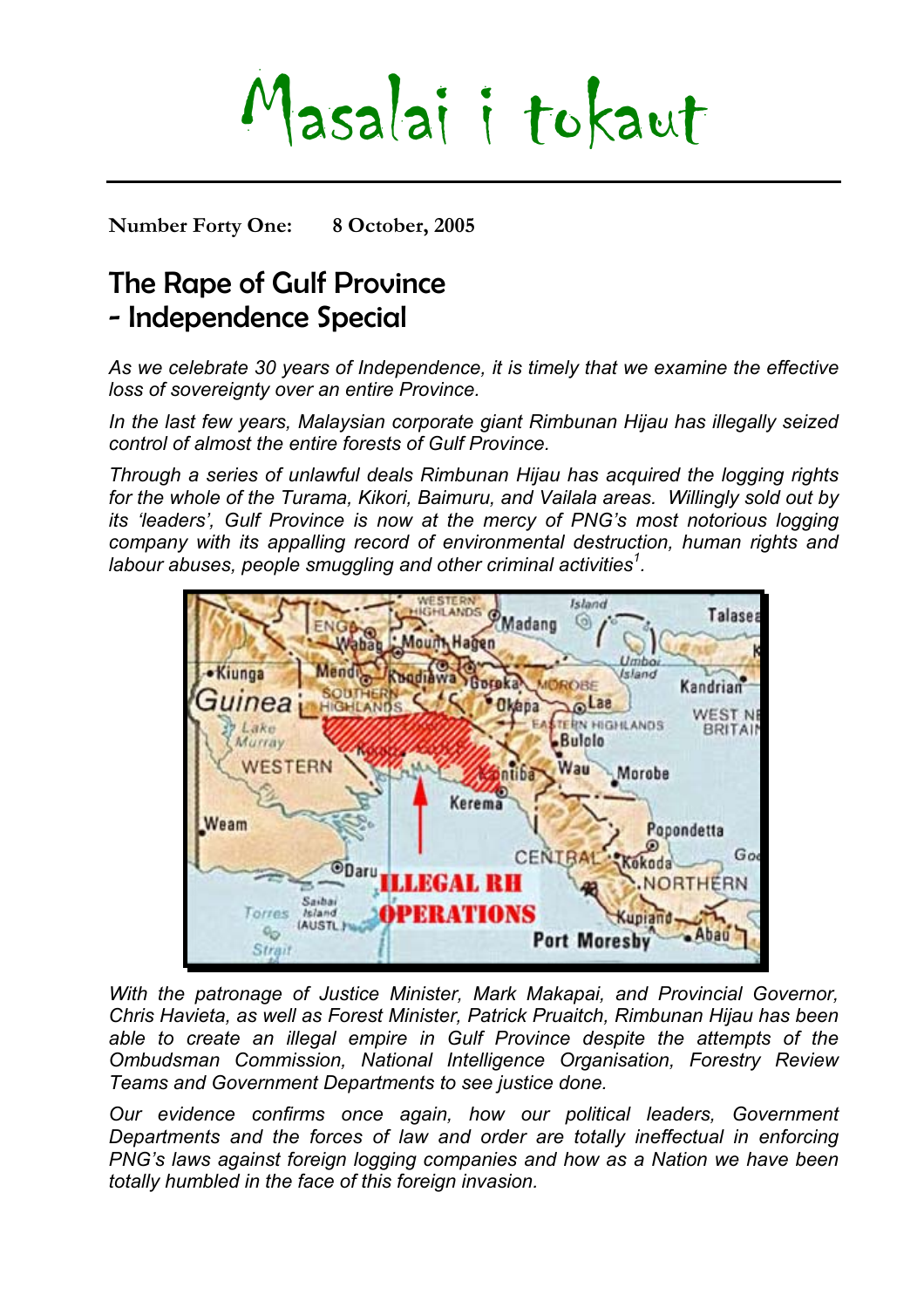#### INTRODUCTION

Rimbunan Hijau now has control of all the forests between the Western Province Border and Central Province. This is an area of about 1.6 million hectares. It has been acquired through a series of illegal deals – all of which have been catalogued for the Government in a series of different reports and investigations.

The beginnings of this conspiracy were detected in 2000 by the once-vigilant National Intelligence Organisation (NIO). Rimbunan Hijau was caught by NIO officers bribing politicians and hiring police to panel-beat villagers to get their way. This gave everyone in Gulf a taste of things to come…….

#### NIO REPORTS

In a futile attempt to protect the interests of Papua New Guinea, the National Intelligence Organisation conducted a number of investigations into logging operations in Gulf Province and the involvement of Rimbunan Hijau.

Their findings revealed how Rimbunan Hijau instigated an aggressive campaign to obtain illegal access to forest resources through political bribery.

Two Gulf politicians, Chris Haiveta and Ridler Kimave (both of Pangu Pati) were identified as having received substantial money from RH and were alleged to be still receiving monthly payments.

The late Jack Genia was also identified as having been 'given millions of kina' by Rimbunan Hijau subsidiary Frontier Holdings.



The NIO uncovered evidence of human rights abuses inflicted by police officers engaged by Rimbunan Hijau to terrorise local people.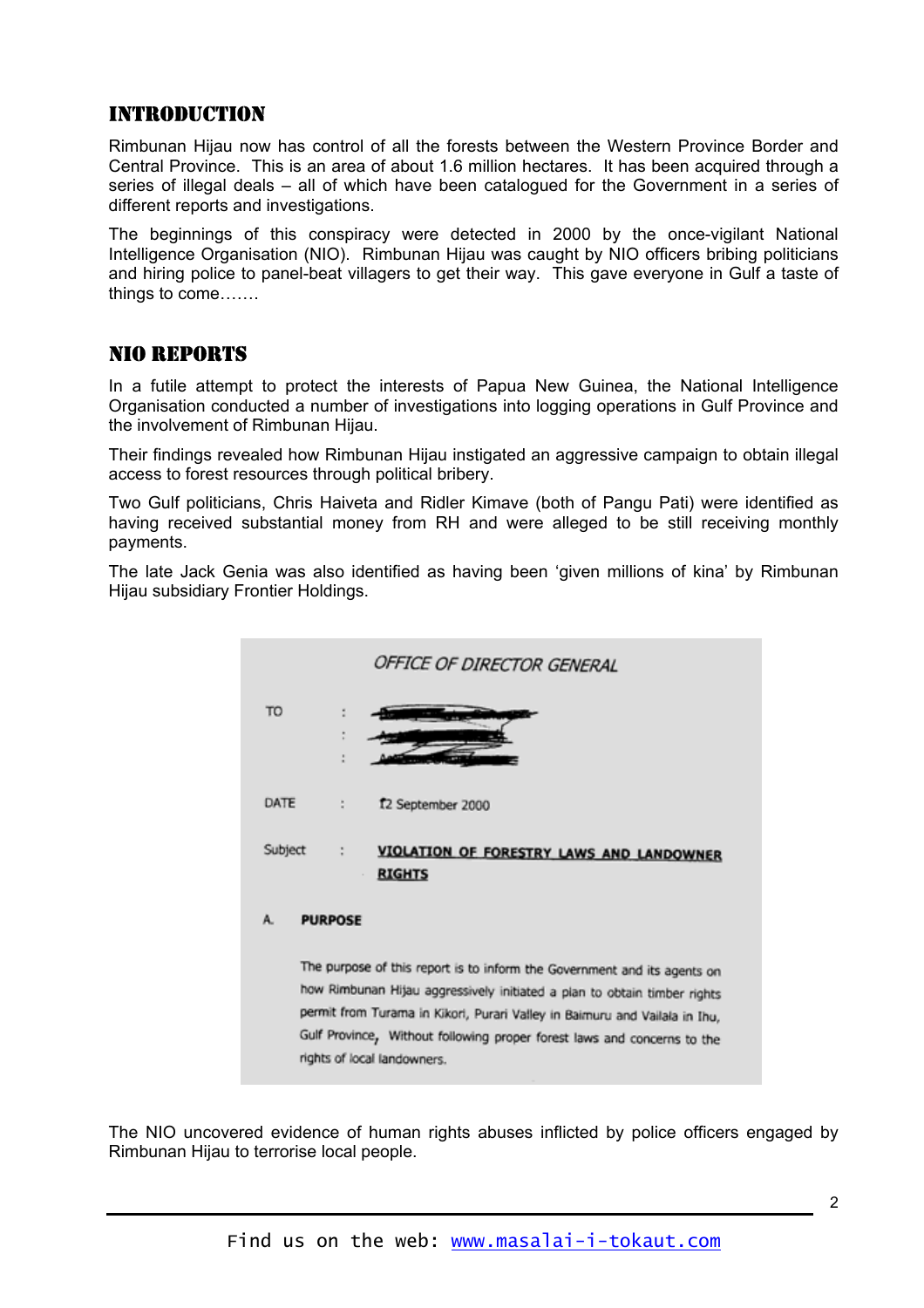| DATE           | 8 <sup>th</sup> September 2000                             |                                                                                                                                                                                                                                                                                                                          |
|----------------|------------------------------------------------------------|--------------------------------------------------------------------------------------------------------------------------------------------------------------------------------------------------------------------------------------------------------------------------------------------------------------------------|
| <b>SJBJFCT</b> |                                                            | POLICE RAID ON BEHALF OF R/H                                                                                                                                                                                                                                                                                             |
|                | at Gordons today at 10:30am.                               | Three (3) heavily armed Policemen were seen at Rimbunan Hitau's Headquarters                                                                                                                                                                                                                                             |
|                |                                                            | My source and I were at the site and I was informed that they were returning<br>from Vailala Timber Operations area after raiding the villages.                                                                                                                                                                          |
|                |                                                            | Costal villages in Vailala area namely, Belepa Hiloi, Opuloria and Lui Arora were<br>raided by Police, two (2) houses burnt down, many personal properties including<br>domestic animals damaged and killed. A person by the name of Peter is in<br>critical condition with legs and hands broken by police in the raid. |
|                | My source was unable to obtain the details of the vehicle. | The three (3) armed policemen were seen driven away in Rimbunan Hijau car.                                                                                                                                                                                                                                               |
| Comments       |                                                            |                                                                                                                                                                                                                                                                                                                          |
|                |                                                            | The raid was instigated by R/H and when the three (3) policemen returned from<br>the raid, R/H vehicle picked them up at the airport and brought them to their<br>HO. They were probably paid for their work and driven to their place of work.<br><b>CONETDENTTAL</b>                                                   |

The NIO Reports recorded how promised infrastructure development and downstream processing facilities including a plywood mill had never been provided by Rimbunan Hijau and that royalty payments were going to just a few landowner company officials.

The Intelligence Officers concluded that as a result of Rimbunan Hijau's actions in Gulf, bribery and corruption has impeded the delivery of Government services. They went onto find that as a direct consequence of RH, the whole local level government infrastructure had effectively collapsed into a sea of corruption. In addition they found that the Forest Authority was doing nothing about the allegations of corruption, illegal logging and environmental damage as local officers were being paid by the logging companies!

#### F. **CONCLUSION**

- The State through certain politicians and corrupt agents of RH have  $\mathbf{1}$ caused these problems.
- Despite clear evidence of irregularities small landowners rights  $2.$ were not properly represented. The result have always favoured RH companies and now it is causing a lot of problems and confusion among the people.
- Local people are now in arms to solve this problem and there is  $3.$ confirmation that Police have been sent to the area and burned houses, damage properties etc. This is only putting fuel to the fire.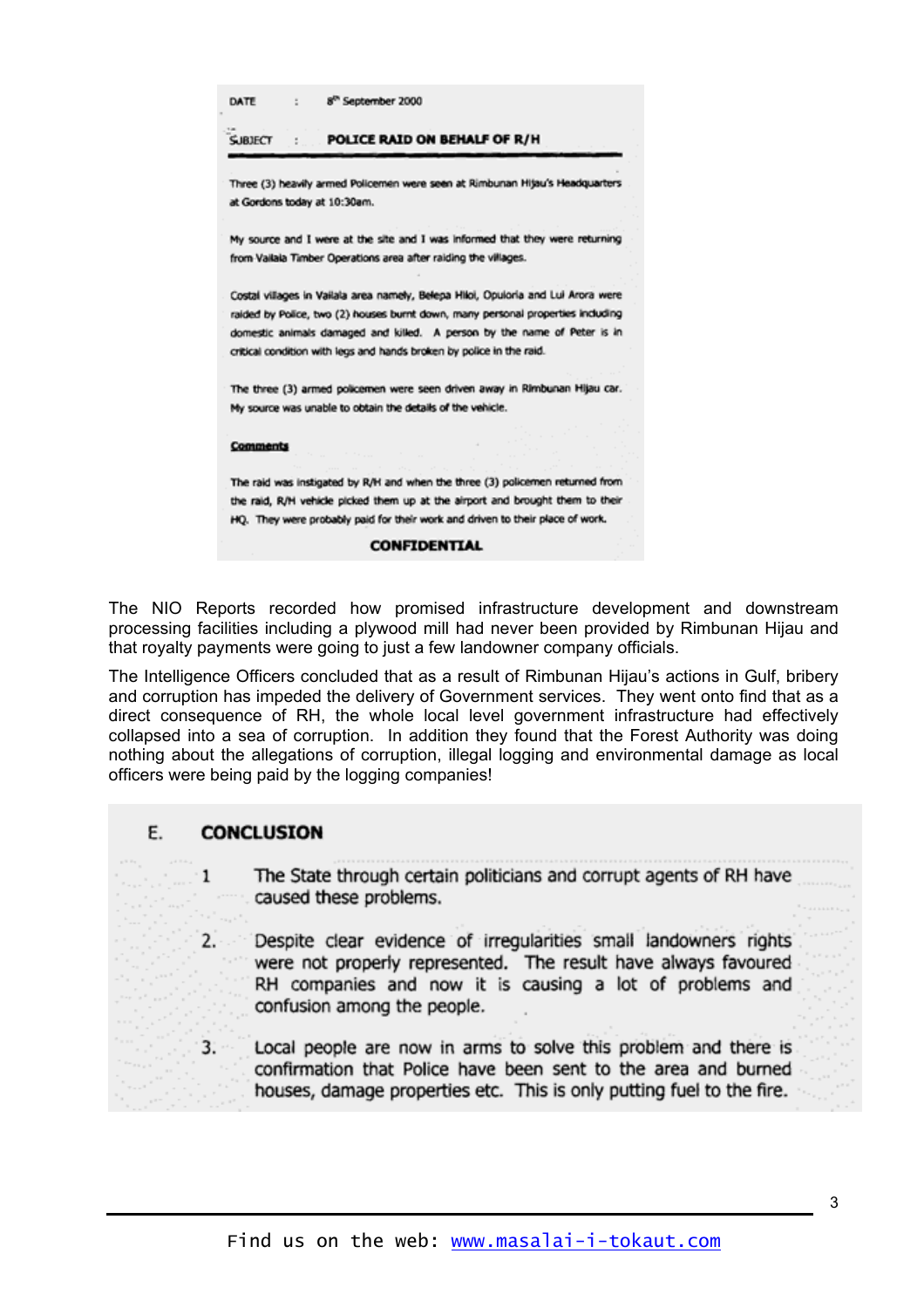### THE BUILDING BLOCKS OF THE EMPIRE

#### **Vailala Blocks 2&3**

This 265,000 hectare project, one of the largest in PNG, is operated by the Rimbunan Hijau subsidiary company Frontier Holdings Ltd under a Timber Permit unlawfully granted in June 1992.

The Permit expired in June 2002 and was then illegally extended by the Minister for a period of 10 years in the following month.

A recent Compliance Audit conducted for the Government in 2004 found "*nearly everything regarding the acquisition and allocation of this project has been irregular or illegal*" and "*consequently there is no legal basis for the project*".

The Audit lists as its conclusions:

- "The Timber Permit was granted before the State had acquired any rights to the forest resources from the landowners. This in itself should have been sufficient cause to invalidate the permit".<sup>[2](#page-7-1)</sup>
- The standard resource allocation procedure under the Forestry Act 1991 "was not followed".
- The 2002 extension of the Timber Permit "was not legal" and "the (then) Managing Director and the Minister disregarded due process".<sup>[3](#page-7-2)</sup>
- The Permit allows logging at a rate that is more than four times the sustainable level and the "forest resource estimates for are too high to be credible" and "no field based forestry inventory work has been done".
- Although an approved Environmental Plan exists, DEC has no records of the required Environmental Management and Mitigation Plan or the required Waste Management Plan.

Earlier in 2003 the Government ordered a Review of logging practices in current Timber Permit areas. In Vailala Blocks 2&3 the Review found evidence of:

- Widespread abuse of the Logging Code of Practice resulting in gross environmental damage.
- Employment abuses including low wages and high canteen prices that leave workers with less than K10 per fortnight.
- No compensation paid for injuries sustained at work with workers who die 'on-the-job' being simply buried in the bush.
- Police officers paid by Rimbunan Hijau to intimidate and attack landowners.

The defenders of RH often claim that although the concessions may be illegal, they are there at the wishes of the landowners. Not so in Vailala. There the landowners have brought several Court cases against Rimbunan Hijau because of the illegal nature of the Timber Permit and the terrible abuses that they are suffering. But despite logging being interrupted on several occasions, Rimbunan Hijau has always managed to bribe, cajole and intimidate the landowners into dropping the proceedings<sup>[4](#page-7-3)</sup>.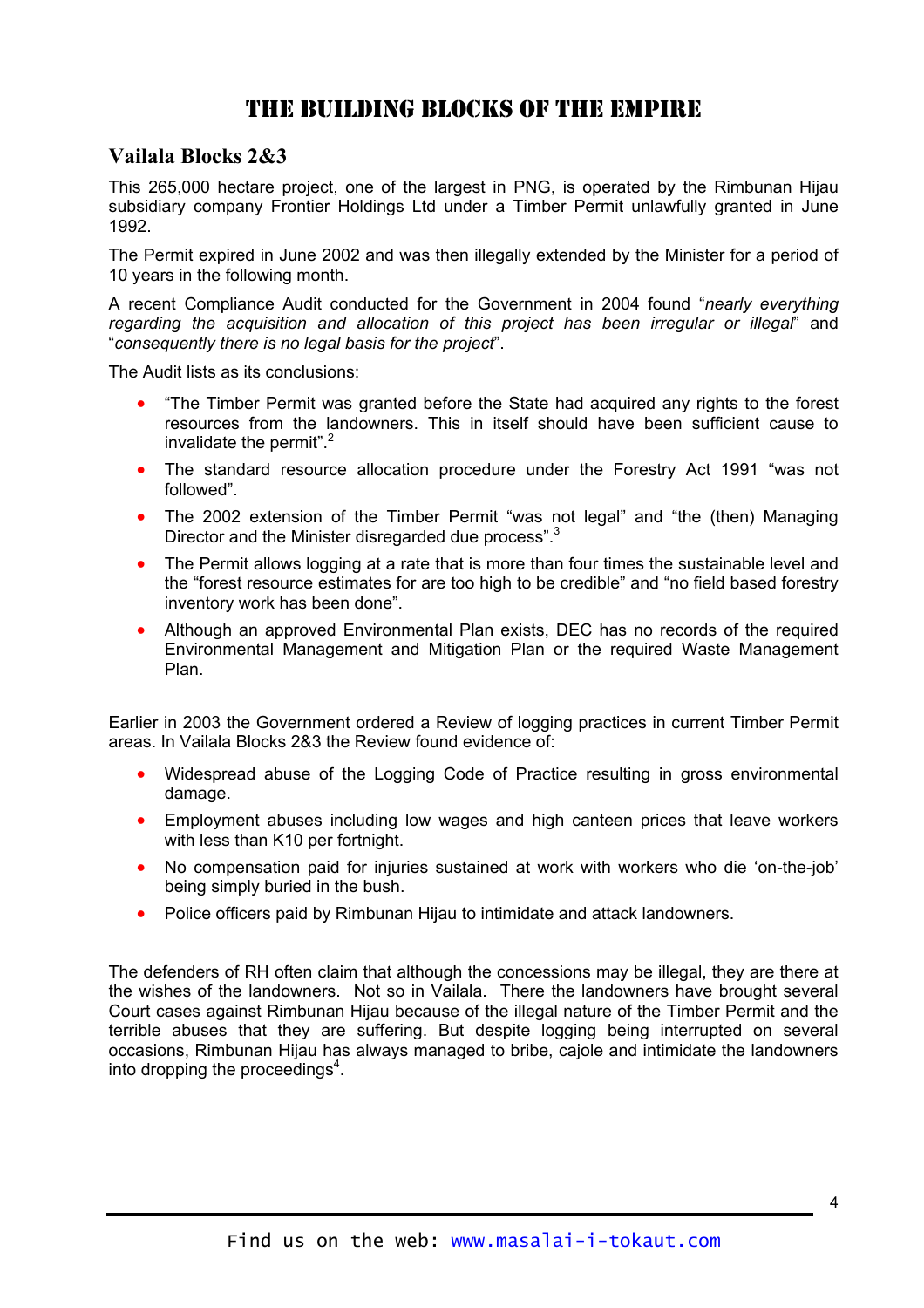#### **East Kikori**

This 84,000 hectare project was given to Rimbunan Hijau in May 1992 – one of a number of projects illegally hurried through after the passage of the new Forestry Act 1991 by Parliament, but before it was certified.

The original Timber Permit expired in May 2002 but was illegally 'extended' later that year for a further term of six years.

|                              | <b>SCHEDULE 1</b>                                                                                                                                                                                                                                                                                                                             |  |
|------------------------------|-----------------------------------------------------------------------------------------------------------------------------------------------------------------------------------------------------------------------------------------------------------------------------------------------------------------------------------------------|--|
|                              | Forestry                                                                                                                                                                                                                                                                                                                                      |  |
|                              | INDEPENDENT STATE OF PAPUA NEW GUINEA                                                                                                                                                                                                                                                                                                         |  |
|                              | <b>FORESTRY ACT 1991</b>                                                                                                                                                                                                                                                                                                                      |  |
| Act, Sec. 78 (4<br>Reg. 122  |                                                                                                                                                                                                                                                                                                                                               |  |
|                              | RECOMMENDATION BY BOARD TO THE MINISTER<br>RENEWAL OF TIMBER PERMIT                                                                                                                                                                                                                                                                           |  |
| To the Minister              |                                                                                                                                                                                                                                                                                                                                               |  |
|                              | The Board having received satisfactory reports under Section 78 (3) of the Forestry Act<br>1991 from the Gulf PFMC hereby recommends under Section 78 (4), of the Forestry<br>Act, 1991 an "Extension or Renewal of the term be granted to the holder of the timber<br>permit as described hereunder and for the period as set out hereunder: |  |
| <b>Timber Permit Holder:</b> | Gopera Investments Limited                                                                                                                                                                                                                                                                                                                    |  |
| TI mber Permit No:           | TP 2-15                                                                                                                                                                                                                                                                                                                                       |  |
| Project Name:                | East Kikori TRP, Gulf Provinc                                                                                                                                                                                                                                                                                                                 |  |
| Term of Extension/ Renewal:  | Six (6) years                                                                                                                                                                                                                                                                                                                                 |  |
|                              |                                                                                                                                                                                                                                                                                                                                               |  |
|                              |                                                                                                                                                                                                                                                                                                                                               |  |

The Permit Extension was illegal because:

- It failed to protect the rights of landowners;
- It failed to follow due process under the Forestry Act;
- It failed to ensure sustainable use of the timber resource, and
- It failed because the permit was allowed to expire before the extension was approved.

The National Forest Service estimates the project area will be completely logged out by 2006. In the meantime, logs valued at over US\$22 million have been exported in the last 4 years alone.

#### **Turama and Turama Extension**

In August 1997 the Ombudsman Commission published its investigation into the award of logging rights to the Turama, Kikori and Baimuru forestry blocks in Gulf Province.

With a total area of over 1.25 million hectares, these three areas of forest together form the largest logging project in PNG. Yet in 1995 the National Forest Board avoided all proper processes under the Forestry Act by giving the logging rights as a geographical 'extension' to a much smaller existing Timber Permit area.

The Ombudsman conducted an intensive investigation including interviews with twenty-six persons and concluded that the Timber Permit issued had "no legal basis" and was "improper".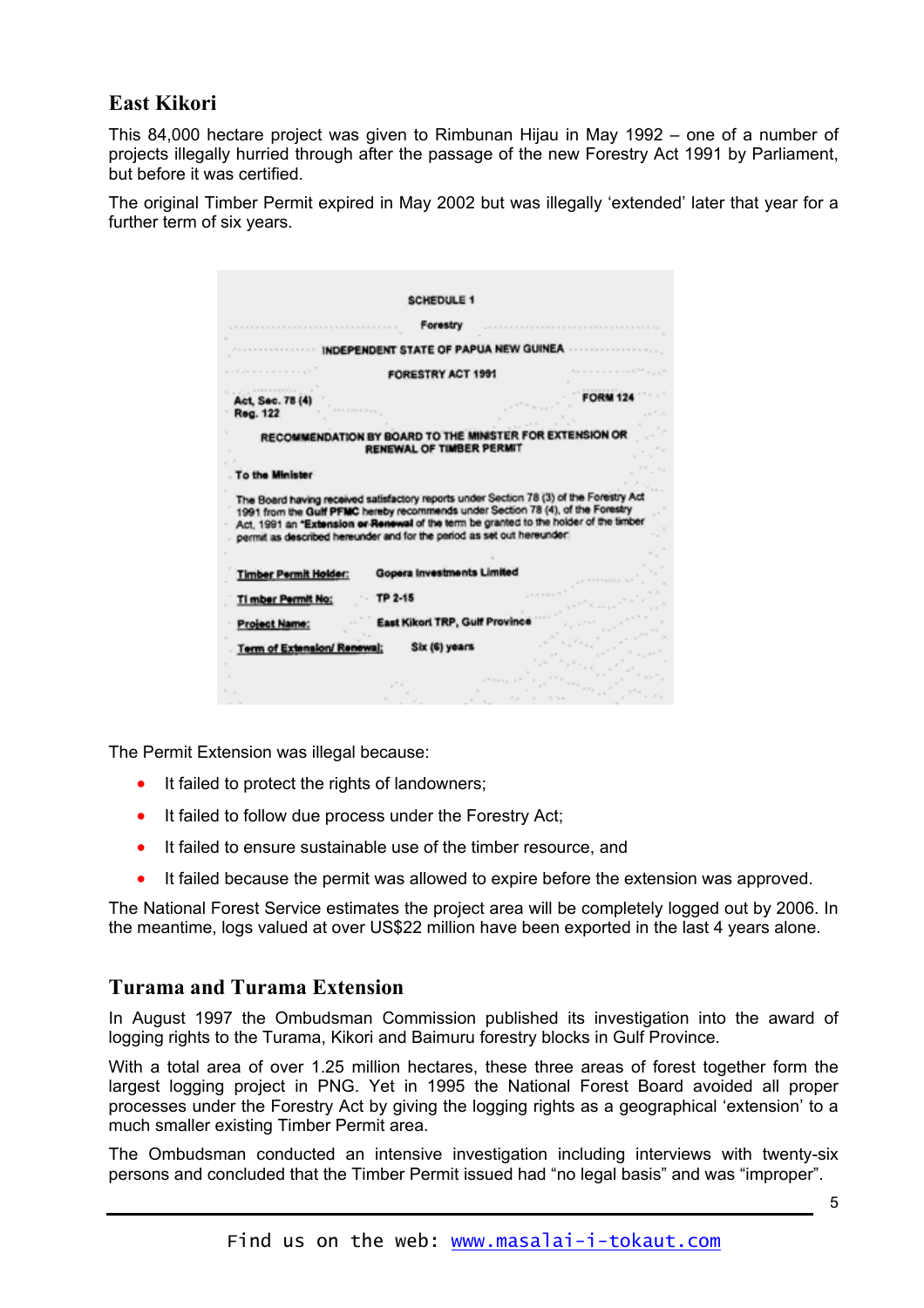This was because necessary steps under the Forestry Act had not been followed and landowners had been deceived when signing the management agreements and did not know what they were signing. After all these transgressions the proposal was rushed through the Forest Board without proper consideration or legal advice.

We must ask why this finding has never been acted upon and logging still continues today? Despite having 'no legal basis', logs worth more than US\$75 million have been illegally harvested and exported in the last five years alone.

The recent Government review of logging practices at the Rimbunan Hijau operation in Turama found evidence of:

- Extensive logging in limestone karst country that was excluded from logging in the Code of Practice
- Many 'key requirements' in the Logging Code not being met in the forest, log pond and camp area and 'excessive damage to the topsoil and streams' due to negligent logging practices

This Project has also been investigated by the Department of Labour who found there were excessive numbers of overseas workers; a total lack of skills training for national employees; the total absence of any safe working practices or safety equipment; as well as inadequate and unsanitary housing conditions.

#### **Vailala Block 1**

The original Timber Permit was issued in February 1991 allowing the resource to be cut over a 12 year period. However, after the 1991 Forestry Act was passed, the Permit was never brought into compliance with its requirements. Instead, an unlawful extension was granted in April 2003 for a further term of 6 years.

As was the case for East Kikori, this extension was illegal for its failure to give regard to or protect the rights of landowners; a failure to follow due process under the Forestry Act; a failure to ensure sustainable use of the timber permit and because of the fact that the permit was allowed to expire before the extension was approved.

The logging operations of Rimbunan Hijau in Vailala Block 1 were considered as part of the Review of Current Logging Projects with a site visit conducted in October 2003.

The Review found that set-up plans were 'inadequate' and that a number of 'key requirements' that were not being met in the forest, log pond and camp area. The Reports concluded that the logging operation was '*causing excessive damage to the residual stand'*.

As is the usual case, the Department of Environment and Conservation had archived the Environmental Plan for the project and had failed to monitor compliance with the EP Approval Conditions – many of which had been breached.

The Vailala Block 1 project was also referenced in the Government's 2001 Review of In-process Logging Permits. There the Review Team found '*clear and admitted failings on the company's part in its Vailala Block 1 operations. Landowners have called for the permit to be revoked and it is difficult to see why their representations should be ignored'*. Why Mr Havieta are you ignoring your people's wishes?

#### **Vailala (Meporo)**

The Government's 2001 Review of Logging Permits found that another smaller logging area in Gulf Province was also being developed for allocation to Rimbunan Hijau outside the proper allocation process.

The Review found due legal process had not been followed with a general assumption that proper allocation procedures would not be followed and the resource had been given to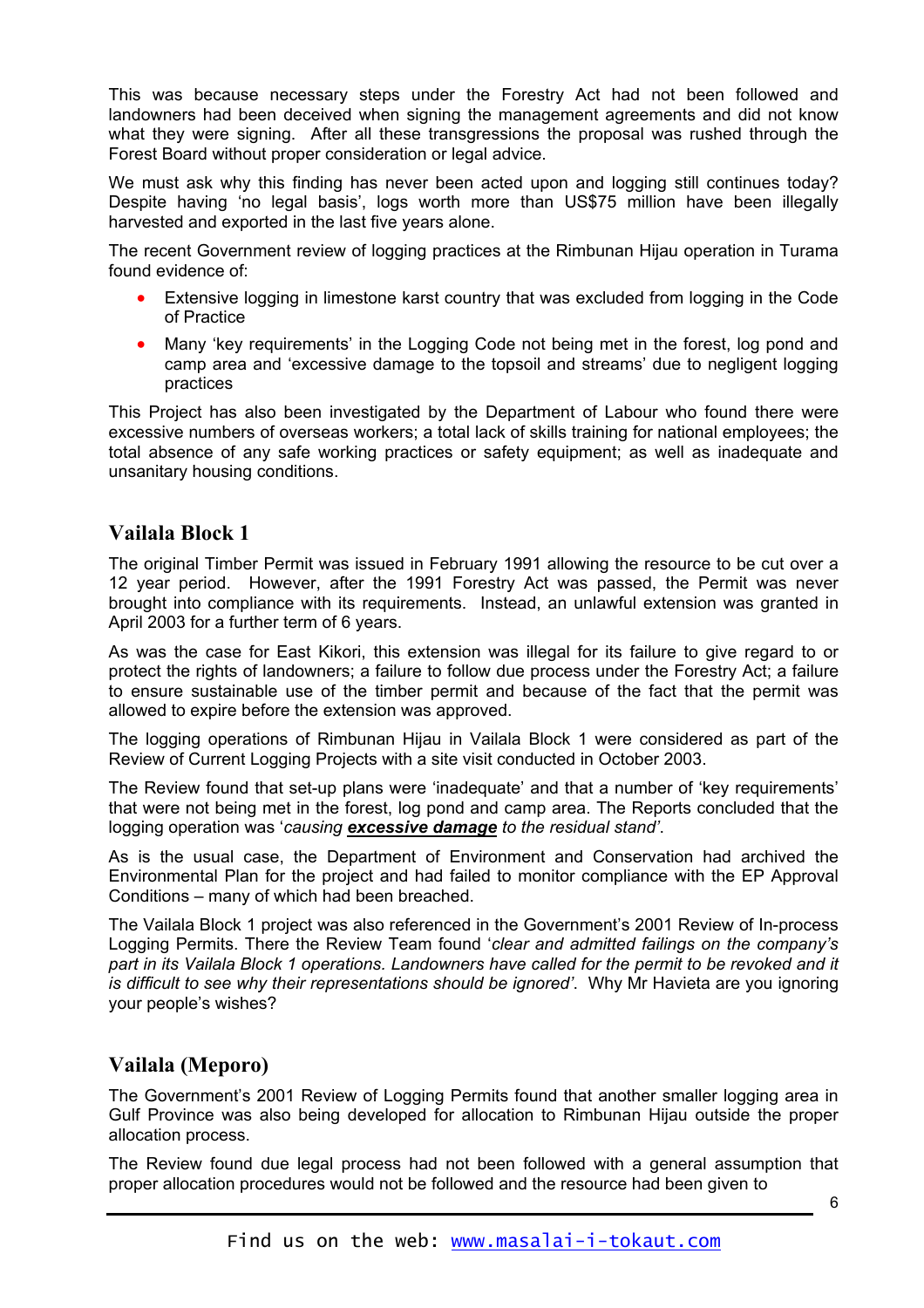Rimbunan Hijau as a geographical 'extension' to another harvesting project without any formal application, consideration or Board approval.

This was classified as '*a serious and unwarranted departure from due process'*.

The Review was concerned about the current performance and bona fides of the proposed permit holder and its logging contractors and landowner dissatisfaction.

In total Rimbunan Hijau is illegally holding the rights to log more than 1.5 million hectares of forest in Gulf Province – almost the entire accessible land area.

Those illegal rights are compounded by their widespread disregard for the Logging Code of Practice and other environmental safeguards, its failure to comply with infrastructure obligations and provide other benefits to landowners and its human rights and labour abuses.

What is amazing is that all these facts have been are documented in various official reports, yet but the logging and attendant abuses continue without interruption.

In 2003, a National Court judge described how

*"the National Government is turning a blind eye to the cries of resource owners" and 'the Government appeared to have ignored the interests of local people in granting logging permits in Gulf Province'[5](#page-7-4) .* 

He said the

*"Minister for Forests is not concerned at all with the interests of the simple village people who own the forest resource".*

Having considered the evidence, one can only echo the sentiments of the Judge - our leaders have willingly sacrificed our National Sovereignty in their corrupt service to Rimbunan Hijau.



*With leaders like this…..who needs enemies?*